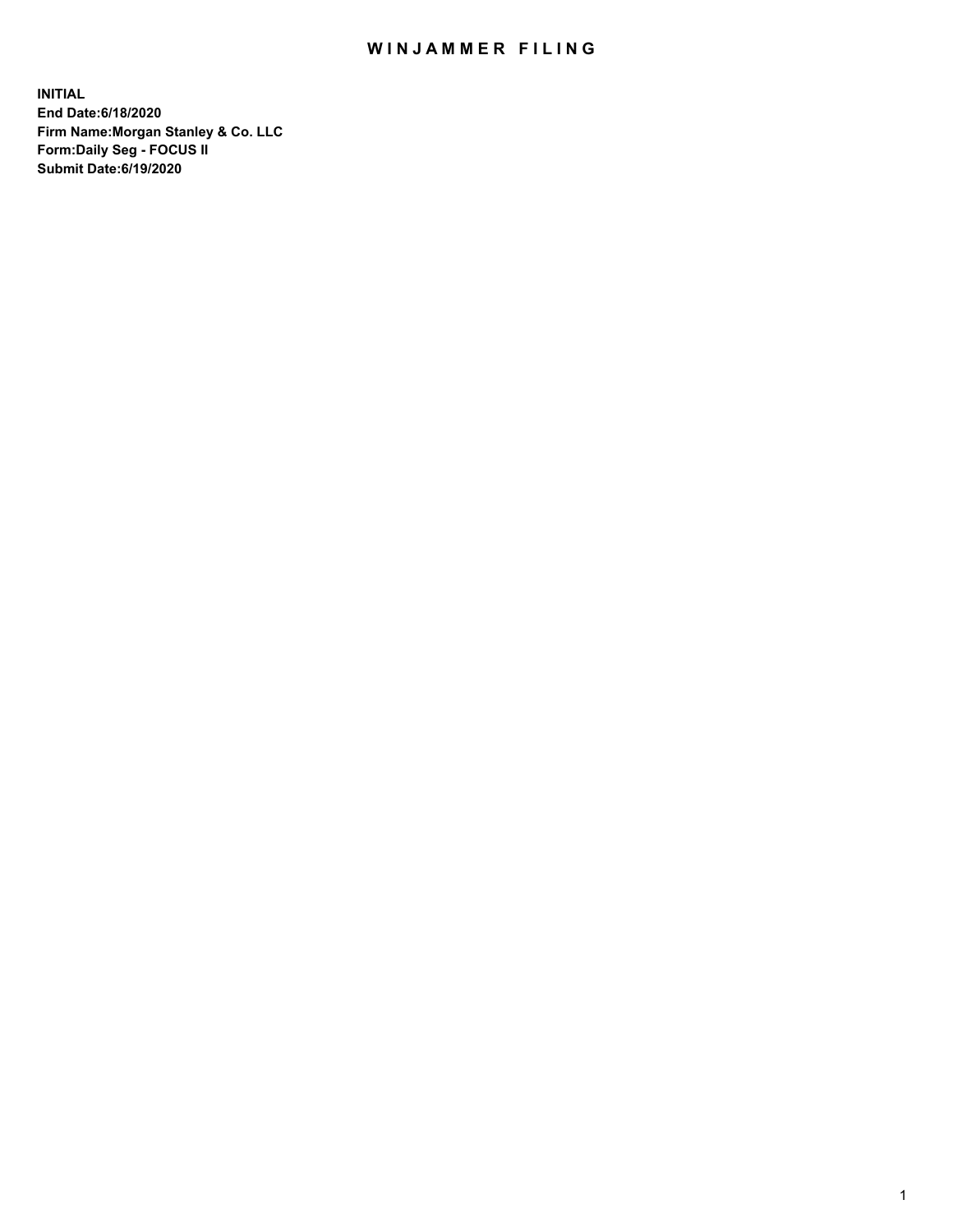**INITIAL End Date:6/18/2020 Firm Name:Morgan Stanley & Co. LLC Form:Daily Seg - FOCUS II Submit Date:6/19/2020 Daily Segregation - Cover Page**

| Name of Company                                                                                                                                                                                                                                                                                                               | Morgan Stanley & Co. LLC                               |
|-------------------------------------------------------------------------------------------------------------------------------------------------------------------------------------------------------------------------------------------------------------------------------------------------------------------------------|--------------------------------------------------------|
| <b>Contact Name</b>                                                                                                                                                                                                                                                                                                           | <b>Ikram Shah</b>                                      |
| <b>Contact Phone Number</b>                                                                                                                                                                                                                                                                                                   | 212-276-0963                                           |
| <b>Contact Email Address</b>                                                                                                                                                                                                                                                                                                  | Ikram.shah@morganstanley.com                           |
| FCM's Customer Segregated Funds Residual Interest Target (choose one):<br>a. Minimum dollar amount: ; or<br>b. Minimum percentage of customer segregated funds required:% ; or<br>c. Dollar amount range between: and; or<br>d. Percentage range of customer segregated funds required between:% and%.                        | 235,000,000<br><u>0</u><br><u>00</u><br>0 <sup>0</sup> |
| FCM's Customer Secured Amount Funds Residual Interest Target (choose one):<br>a. Minimum dollar amount: ; or<br>b. Minimum percentage of customer secured funds required:%; or<br>c. Dollar amount range between: and; or<br>d. Percentage range of customer secured funds required between:% and%.                           | 140,000,000<br><u>0</u><br><u>00</u><br>0 <sub>0</sub> |
| FCM's Cleared Swaps Customer Collateral Residual Interest Target (choose one):<br>a. Minimum dollar amount: ; or<br>b. Minimum percentage of cleared swaps customer collateral required:%; or<br>c. Dollar amount range between: and; or<br>d. Percentage range of cleared swaps customer collateral required between:% and%. | 92,000,000<br><u>0</u><br>0 Q<br>00                    |

Attach supporting documents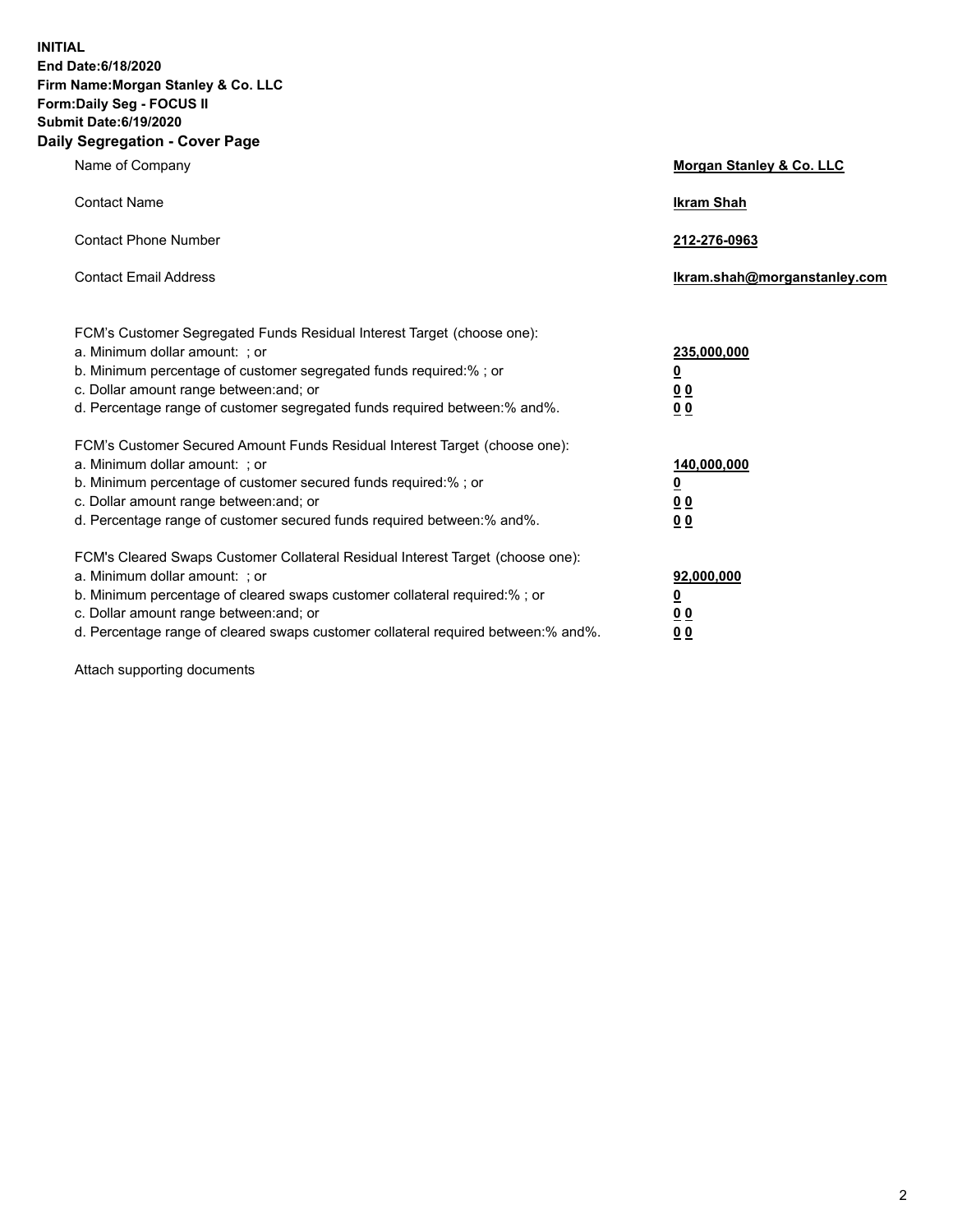## **INITIAL End Date:6/18/2020 Firm Name:Morgan Stanley & Co. LLC Form:Daily Seg - FOCUS II Submit Date:6/19/2020 Daily Segregation - Secured Amounts** Foreign Futures and Foreign Options Secured Amounts Amount required to be set aside pursuant to law, rule or regulation of a foreign government or a rule of a self-regulatory organization authorized thereunder **0** [7305] 1. Net ledger balance - Foreign Futures and Foreign Option Trading - All Customers A. Cash **4,478,899,080** [7315] B. Securities (at market) **3,222,946,851** [7317] 2. Net unrealized profit (loss) in open futures contracts traded on a foreign board of trade **184,217,579** [7325] 3. Exchange traded options a. Market value of open option contracts purchased on a foreign board of trade **7,951,832** [7335] b. Market value of open contracts granted (sold) on a foreign board of trade **-14,213,004** [7337] 4. Net equity (deficit) (add lines 1. 2. and 3.) **7,879,802,338** [7345] 5. Account liquidating to a deficit and account with a debit balances - gross amount **42,181,372** [7351] Less: amount offset by customer owned securities **-39,163,329** [7352] **3,018,043** [7354] 6. Amount required to be set aside as the secured amount - Net Liquidating Equity Method (add lines 4 and 5) **7,882,820,381** [7355] 7. Greater of amount required to be set aside pursuant to foreign jurisdiction (above) or line 6. **7,882,820,381** [7360] FUNDS DEPOSITED IN SEPARATE REGULATION 30.7 ACCOUNTS 1. Cash in banks A. Banks located in the United States **381,121,409** [7500] B. Other banks qualified under Regulation 30.7 **252,989,135** [7520] **634,110,544** [7530] 2. Securities A. In safekeeping with banks located in the United States **982,982,282** [7540] B. In safekeeping with other banks qualified under Regulation 30.7 **0** [7560] **982,982,282** [7570] 3. Equities with registered futures commission merchants A. Cash **14,401,455** [7580] B. Securities **0** [7590] C. Unrealized gain (loss) on open futures contracts **-216,440** [7600] D. Value of long option contracts **0** [7610] E. Value of short option contracts **0** [7615] **14,185,015** [7620] 4. Amounts held by clearing organizations of foreign boards of trade A. Cash **0** [7640] B. Securities **0** [7650] C. Amount due to (from) clearing organization - daily variation **0** [7660] D. Value of long option contracts **0** [7670] E. Value of short option contracts **0** [7675] **0** [7680] 5. Amounts held by members of foreign boards of trade A. Cash **4,075,573,175** [7700] B. Securities **2,239,964,568** [7710] C. Unrealized gain (loss) on open futures contracts **184,434,019** [7720] D. Value of long option contracts **7,951,832** [7730] E. Value of short option contracts **-14,213,004** [7735] **6,493,710,590** [7740] 6. Amounts with other depositories designated by a foreign board of trade **0** [7760] 7. Segregated funds on hand **0** [7765] 8. Total funds in separate section 30.7 accounts **8,124,988,431** [7770] 9. Excess (deficiency) Set Aside for Secured Amount (subtract line 7 Secured Statement **242,168,050** [7380]

10. Management Target Amount for Excess funds in separate section 30.7 accounts **140,000,000** [7780]

Page 1 from Line 8)

11. Excess (deficiency) funds in separate 30.7 accounts over (under) Management Target **102,168,050** [7785]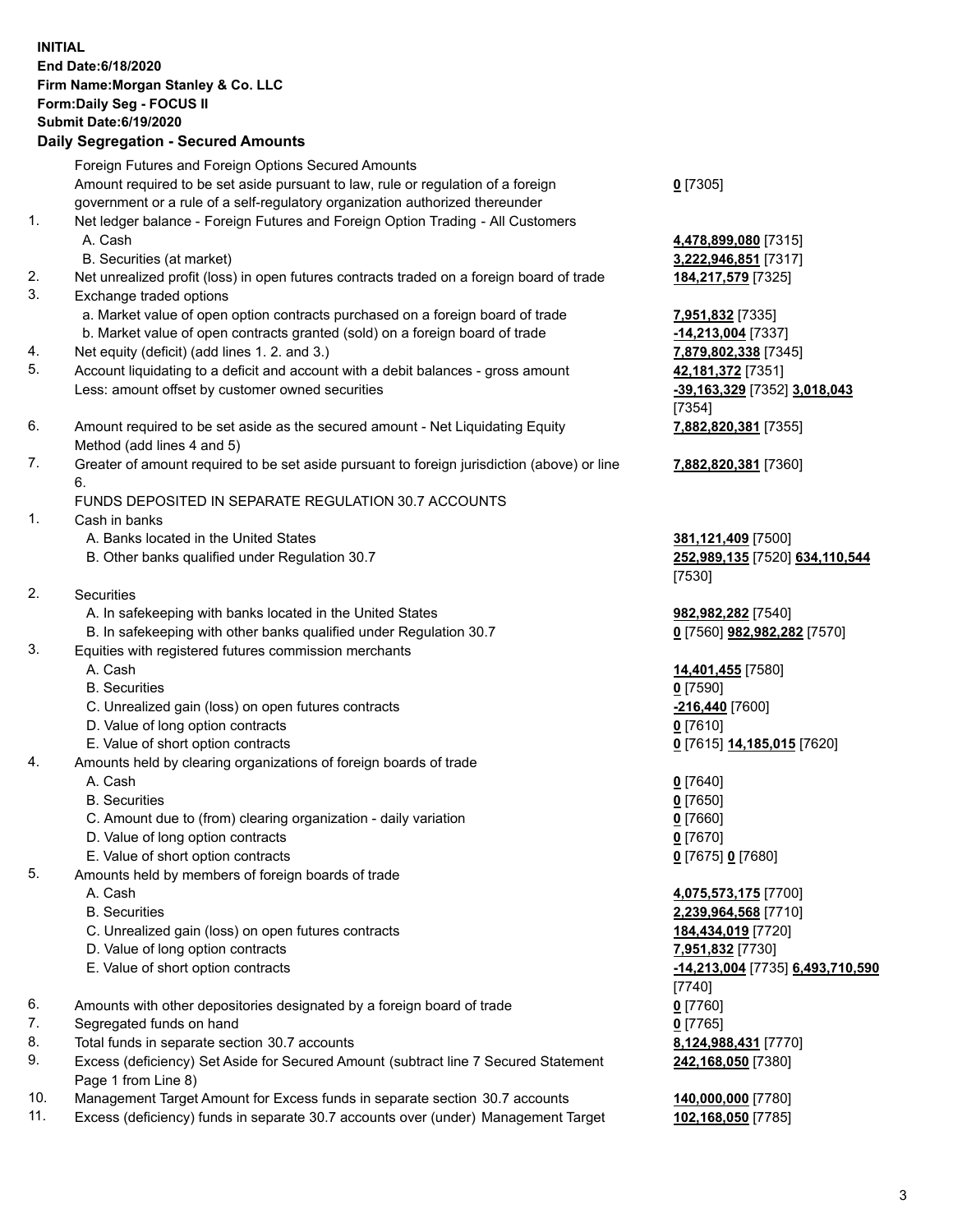**INITIAL End Date:6/18/2020 Firm Name:Morgan Stanley & Co. LLC Form:Daily Seg - FOCUS II Submit Date:6/19/2020 Daily Segregation - Segregation Statement** SEGREGATION REQUIREMENTS(Section 4d(2) of the CEAct) 1. Net ledger balance A. Cash **16,797,136,203** [7010] B. Securities (at market) **8,912,838,658** [7020] 2. Net unrealized profit (loss) in open futures contracts traded on a contract market **428,952,443** [7030] 3. Exchange traded options A. Add market value of open option contracts purchased on a contract market **448,118,392** [7032] B. Deduct market value of open option contracts granted (sold) on a contract market **-359,851,319** [7033] 4. Net equity (deficit) (add lines 1, 2 and 3) **26,227,194,377** [7040] 5. Accounts liquidating to a deficit and accounts with debit balances - gross amount **186,057,034** [7045] Less: amount offset by customer securities **-182,793,101** [7047] **3,263,933** [7050] 6. Amount required to be segregated (add lines 4 and 5) **26,230,458,310** [7060] FUNDS IN SEGREGATED ACCOUNTS 7. Deposited in segregated funds bank accounts A. Cash **4,006,851,293** [7070] B. Securities representing investments of customers' funds (at market) **0** [7080] C. Securities held for particular customers or option customers in lieu of cash (at market) **1,251,907,496** [7090] 8. Margins on deposit with derivatives clearing organizations of contract markets A. Cash **13,559,157,571** [7100] B. Securities representing investments of customers' funds (at market) **0** [7110] C. Securities held for particular customers or option customers in lieu of cash (at market) **7,660,931,162** [7120] 9. Net settlement from (to) derivatives clearing organizations of contract markets **136,030,624** [7130] 10. Exchange traded options A. Value of open long option contracts **448,118,392** [7132] B. Value of open short option contracts **-359,851,319** [7133] 11. Net equities with other FCMs A. Net liquidating equity **12,403,249** [7140] B. Securities representing investments of customers' funds (at market) **0** [7160] C. Securities held for particular customers or option customers in lieu of cash (at market) **0** [7170] 12. Segregated funds on hand **0** [7150] 13. Total amount in segregation (add lines 7 through 12) **26,715,548,468** [7180] 14. Excess (deficiency) funds in segregation (subtract line 6 from line 13) **485,090,158** [7190] 15. Management Target Amount for Excess funds in segregation **235,000,000** [7194]

16. Excess (deficiency) funds in segregation over (under) Management Target Amount Excess

**250,090,158** [7198]